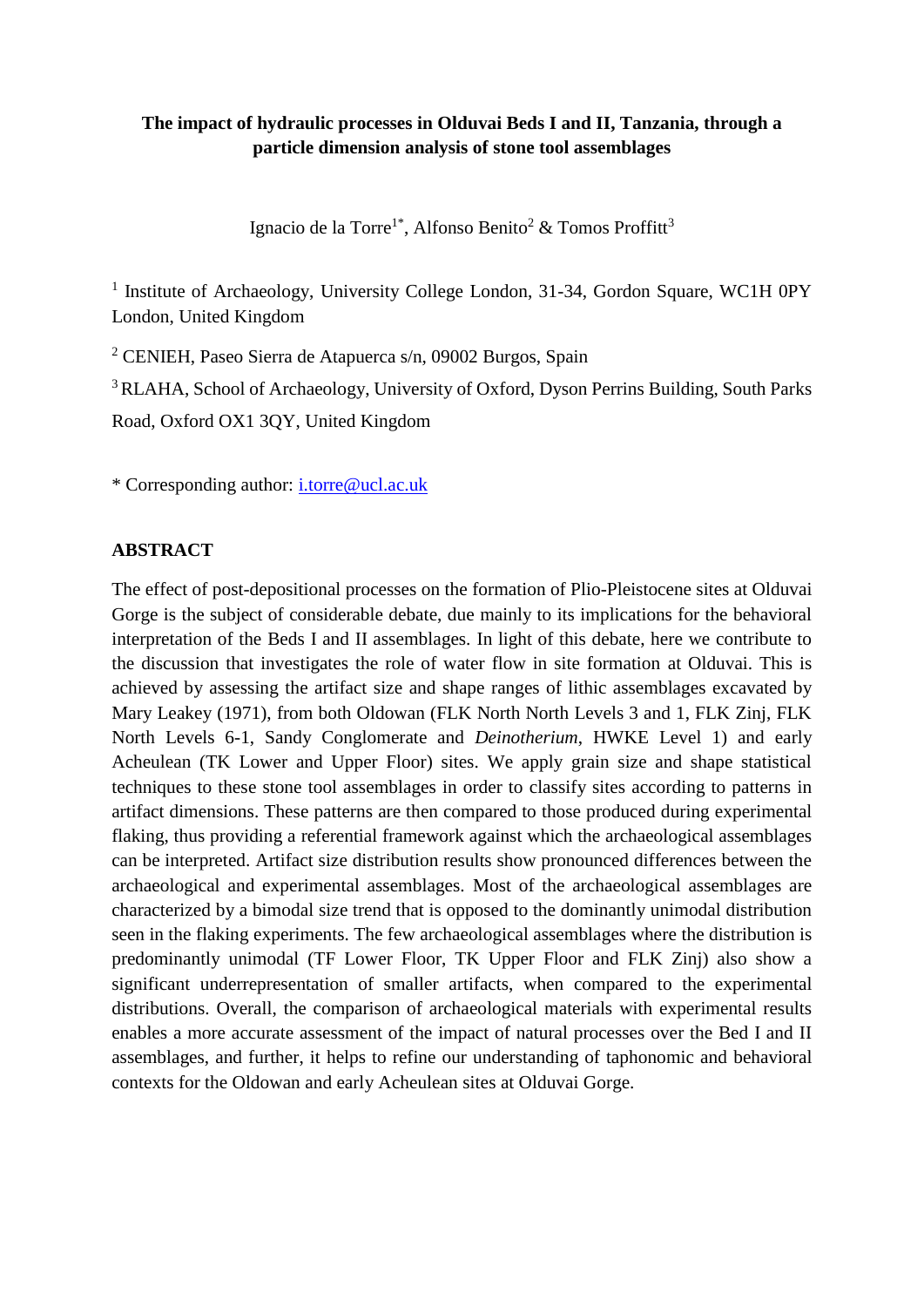**KEYWORDS**: Olduvai Gorge; site formation processes; stone tool assemblages; water disturbance; artifact size and shape analysis

# **INTRODUCTION**

Debitage size patterns have been widely used to address fluvial action over East African openair sites (e.g., Harris, 1978; Potts, 1982; Schick, 1984, 1987, 1991, 1997; Petraglia and Potts, 1994). The ratio of microdebitage (i.e., lithics with length  $\langle$  20mm) is considered to be especially sensitive to post-depositional disturbance (e.g., Fladmark, 1982), with smaller pieces readily winnowed by water action. Water is probably the most common abiotic agent of postdepositional disturbance in Paleolithic open-air sites (Isaac, 1967; Schick, 1984; Petraglia and Nash, 1987), and its role over the Olduvai assemblages has long been discussed (e.g., Potts, 1982; Pante and Blumenschine, 2010; Benito and de la Torre, 2011). Potts (1988) proposed that hydraulic disturbance could be assessed by considering paleogeography, bone water transport groups, sedimentology, artifact size distributions, edge rounding, and item orientation. Petraglia and Potts (1994) approached the impact of fluvial disturbance at Olduvai by studying edge rounding and size and weight classes of artifacts from a selection of Beds I and II sites. More recently, this same topic has been addressed through the analysis of artifact orientation patterns in the Beds I and II site maps (Benito-Calvo and de la Torre, 2011; de la Torre and Benito-Calvo, 2013).

The present work aims to reassess the effects of water disturbance at the Olduvai sites, by using three key proxies (i.e., size, shape, and weight classes) in archaeological assemblages excavated by Leakey, which are then compared to experimental results. This perspective has been applied successfully to the study of other Early Stone Age (e.g., Harris, 1978; Isaac and Isaac, 1997) and experimental (Schick, 1984) East African assemblages, but has never been applied at Olduvai Gorge. Size classes are considered to be an important factor for the evaluation of Olduvai site integrity (Leakey, 1971; Isaac and Crader, 1981; Potts, 1982), and thus dimensions of bones (Bunn, 1982; Dominguez-Rodrigo et al, 2007; Pante, 2010) and lithics (Petraglia and Potts, 1994; de la Torre and Mora, 2005) have been used to discuss site formation processes. However, apart from Petraglia and Potts (1994), size curves of Olduvai stone tools have not been produced, and not even the most detailed publication on Olduvai Gorge (Leakey, 1971) accounted for the size ranges of smaller objects. To date, a substantial part of Leakey's collections has remained unmeasured, due to the preferential attention given by researchers to the larger sized fraction of the artifact assemblages.

In this paper, we present new data from the direct analysis of 14 Bed I and II archaeological levels excavated by Leakey (1971) at Olduvai Gorge. Our size and shape class analysis is specifically designed to evaluate sorting caused by water disturbance, and follows our previous efforts on this topic by complementing orientation pattern results (Benito-Calvo and de la Torre, 2011; de la Torre and Benito-Calvo, 2013). More generally, by integrating first-hand analysis of a substantial part of the Leakey's collections with experimental results, this paper aims: 1- to create a referential framework to contextualize the impact of abiotic agents on archaeological assemblages; 2- to contribute to the debate on the formation processes of the Olduvai assemblages and the behavioral meaning of early archaeological sites.

# **MATERIALS AND METHODS**

Despite successive reassessments of the Olduvai collections since the original study by Leakey (1971), only Petraglia and Potts (1994) presented a systematic analysis of artifact dimensions. Petraglia and Potts (1994) sampled the weight and length of stone tools and unmodified rocks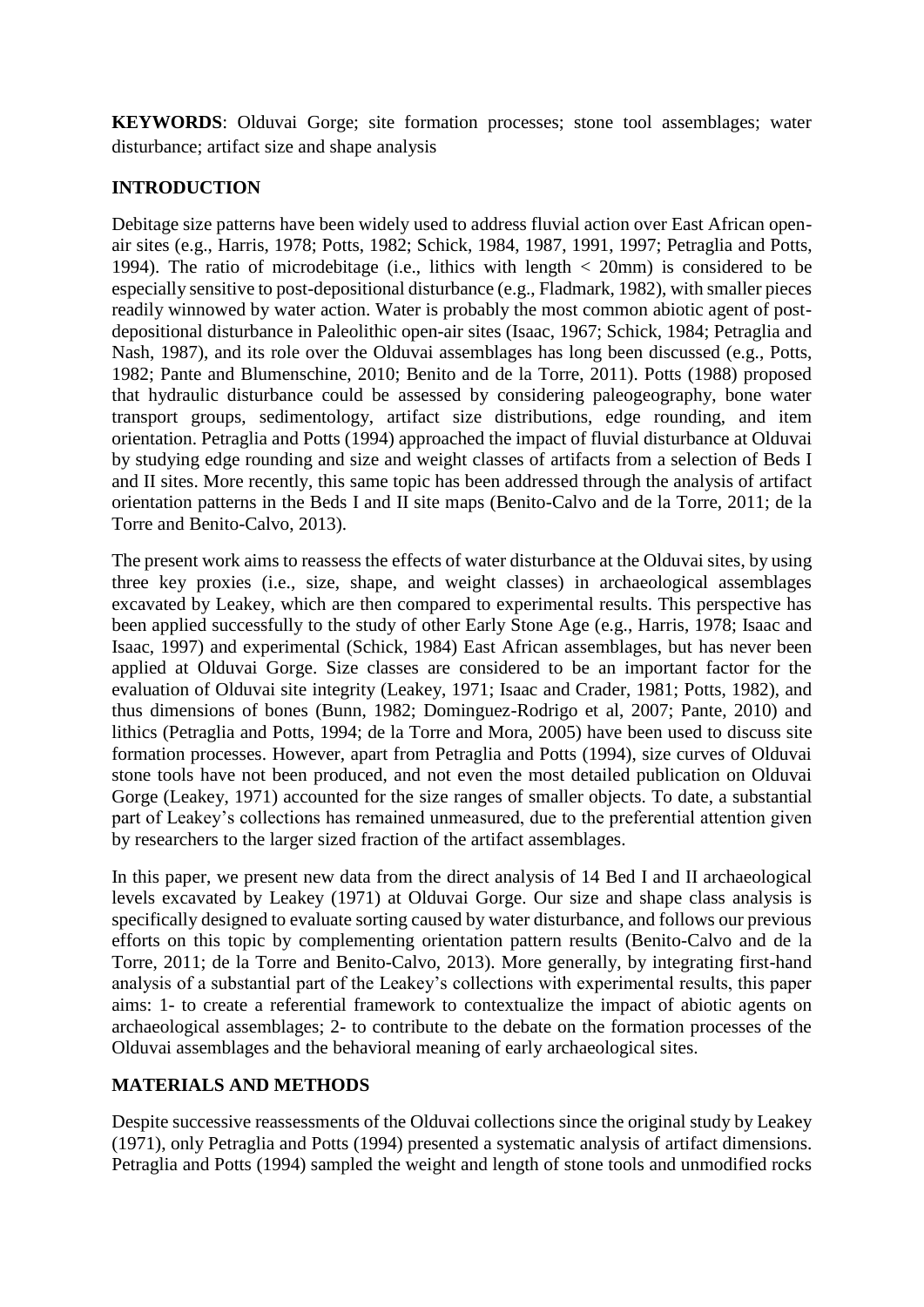from FLK Zinj, HWKE Level 4 (hereafter HWKL4), MNK Main Site (all levels), FC West Occupation Floor, and TK Upper Floor (TKUF).

For this paper, we reanalyzed six of the sites originally classified by Leakey (1971: 258) as living floors, namely FLKNN Levels 1 and 3 (hereafter FLKNN1 and FLKNN3), FLK Zinj, HWKEL1, TKLF and TKUF (Figure 1 and Table 1), all of them reported to be preserved in very fine grained deposits (clay, tuff or silty/ sandy clays). Leakey (1971) considered living floors to be vertically-constrained assemblages on paleosol/ land surfaces, and assumed that remains were in primary position. Seven assemblages from FLK North were also analyzed, in order to provide a comparison to the allegedly undisturbed living floors: FLK North Levels 6- 1 and *Deinotherium* Level are in clays or silty clays (Leakey, 1971: 62 and 85), whilst the FLK North Sandy Conglomerate assemblage was excavated by Leakey within a sandy and gravely deposit. Most of the analyzed assemblages are stratigraphically positioned in Bed I (FLKNN1 and FLKNN3, FLK Zinj, FLK North Levels 6-1), two are in Lower Bed II (FLK North *Deinotherium* Level and HWKEL1), one in Middle Bed II (FLK North Sandy Conglomerate), and two in Upper Bed II (TKLF and TKUF).

Our analysis was conducted in 2002 and 2010, when the Leakey collections were still housed at the National Museum of Kenya in Nairobi (i.e., before they were moved to their present location in the National Museum of Tanzania in Dar es Salaam). Rather than sampling part of the collections or recording some variables only (Potts and Petraglia, 1994; de la Torre and Mora, 2005), we conducted a complete dimensional analysis of all artifacts, which was only constrained by the physical availability of collections at the time of study at the museum; Table 1 shows that, in several instances, virtually all of the artifacts from Leakey's original assemblages were analyzed, whereas for other sites our figures are actually higher than those published by Leakey (1971).

The archaeological material (Figure 2A) was classified as modified or unmodified according to criteria laid out by de la Torre and Mora (2005). Complete dimensions, irrespective of technological axis (maximum length, width, thickness), and weight were recorded for all archaeological lithics with millimeter calipers and a digital balance (0.1 g precision). In total, 13,041 complete and broken artifacts and unmodified rocks were measured. However, given doubts over the contextual relationships between modified and unmodified rocks at Olduvai (de la Torre and Mora, 2005b), our analysis will only consider clearly anthropogenic artifacts (n=12,083) (Table 1).

The ratio between large and small artifacts has been considered a useful proxy when investigating the impact of water flow at Olduvai (Petraglia and Potts, 1994), by considering that the frequency of smaller pieces will decrease as hydraulic disturbance increases. However, there is no consensus on the size threshold to consider a piece as *large* or *small*, and uncertainties are accentuated in the case of technologically-variable assemblages (e.g., Oldowan vs. Acheulean), such as those from Beds I and II. Thus, rather than calculating a large-to-small artifact ratio (Petraglia and Potts, 1994), here we followed Isaac's (1986) distinction between flaked (i.e., cores and retouched tools) and detached pieces (i.e., debitage), which sheds light on the degree of artifact fragmentation, and has proven useful in assessing post-depositional disturbance at Olduvai (de la Torre and Mora, 2005).

Artifact weight is considered a key variable to assess raw material transport strategies at Olduvai (Potts, 1988; de la Torre and Mora, 2005; Blumenschine et al, 2008), and has also been used to address post-depositional disturbance (Potts, 1982; Petraglia and Potts, 1994). In their study of weight distributions, Petraglia and Potts (1994) calculated mean artifact weight.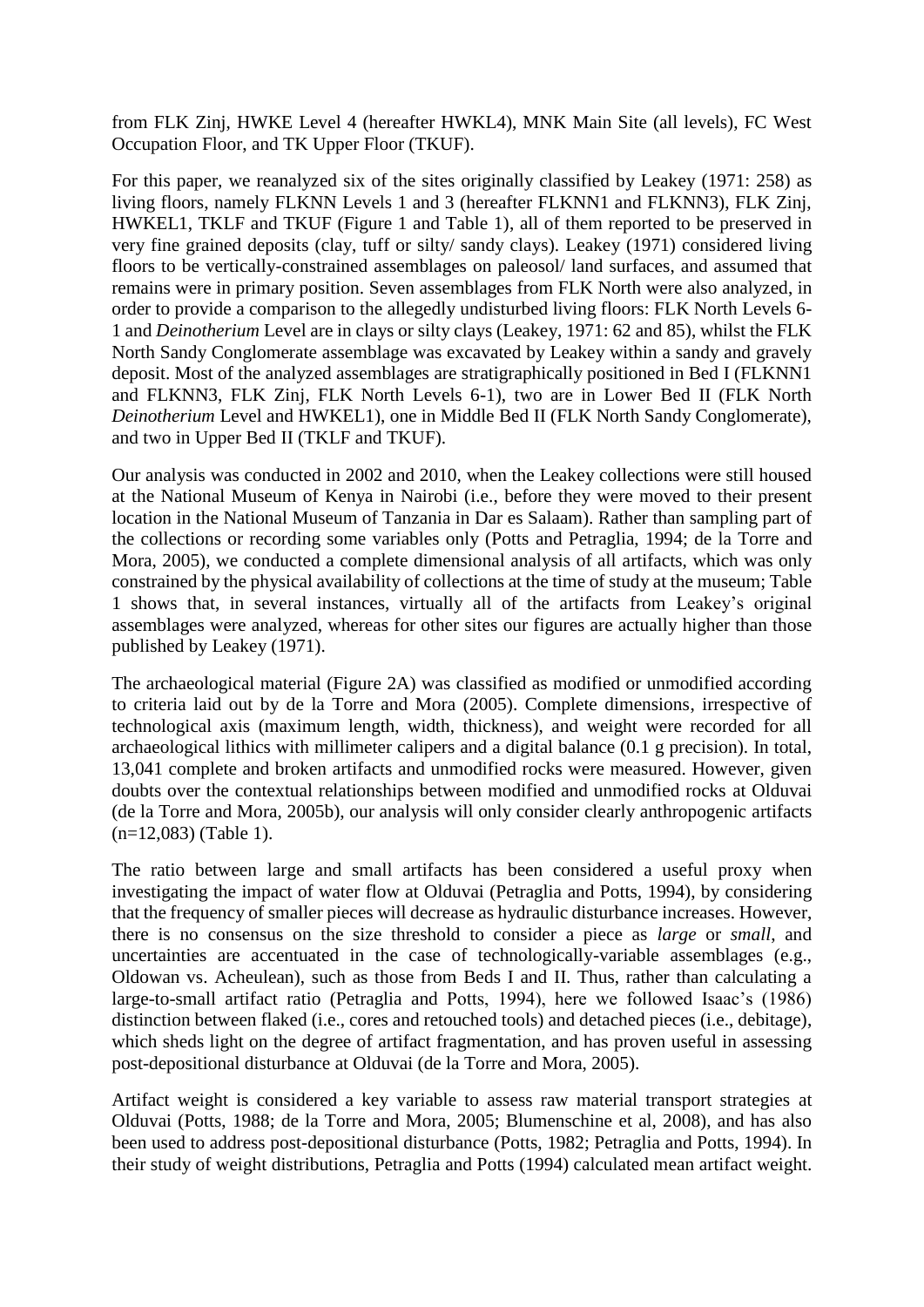This is not an entirely satisfactory index when comparing Oldowan and Acheulean assemblages, given that, by definition, the latter will contain larger and heavier artifacts (de la Torre and Mora, 2005), irrespective of the site formation processes involved. Keeping this issue in mind and for the sake of comparison with Petraglia and Potts' (1994) results, we also calculate the mean weight index in our datasets.

With regards to the experimental dataset, nine assemblages were knapped by two individuals through freehand hard hammer percussion, using a quartzite hammerstone. In total, four quartzite blocks, three lava cobbles and two chert nodules (all sourced locally at Olduvai Gorge) were knapped. This selection of raw materials aimed to represent the most common rock types used in Olduvai Beds I and II (Leakey, 1971). Experimental flaking was carried out following protocols set out by Proffitt and de la Torre (2014), where each core was reduced in order to maximize flake production, rather than to produce specific core forms.

All knapping experiments were carried out on tarpaulin, which allowed the total recovery of artifacts (Table 2). All experimental pieces larger than 10mm were measured using calipers. All microdebitage (<10mm) was sorted by size , using a series of nesting sieves, with decreasing mesh apertures (5.6mm, 4mm, 2.8mm, 2mm, 1mm, 0.05mm, 0.025mm). A series of automated measurements, including maximum length, width, perimeter, and area, were taken for 0.5-10mm microdebitage pieces using high quality macro photographs analyzed by the open source seed phenotyping program SmartGrain (Tanabata et al, 2012). Microdebitage was photographed collectively in groups of up to 700 individual pieces. Photographs were then loaded into SmartGrain, with measurements being calibrated from a known distance included in each image (Figure 2B). Each piece was automatically detected, labeled and measured using SmartGrain's inbuilt functions. All data were exported as CSV files and added to the hand measurements for pieces >10mm. This resulted in a total measured dataset of 12,388 pieces.

Artifact size distribution was analyzed using relative frequency and cumulative histograms, as customary in particle size analysis in sedimentology (e.g., Syvitski, 1991; Boggs, 2011). Histograms were calculated for length, width, thickness and weight class frequencies of archaeological assemblages, and for length and width in experimental sets. Particle shape of archaeological assemblages was calculated using standard triangular methods (Sneed and Folk, 1958) and new orthogonal proposals (Tarriño, 2015). Data was normalized using the relative percentage of each assemblage. Calculations were made using Spreadsheet Software and Triplot (Graham and Midgley, 2000). The analysis was carried out for each individual assemblage as a whole, and per raw materials in each assemblage, in order to refine comparisons between the archaeological and experimental datasets.

# **RESULTS**

# **Archaeological assemblages**

Flaked:detached artifact ratios (Figure 3A) show that both levels at TK contain the highest frequency of detached pieces (98.2% in TKLF and 97.1% in TKUF), followed by FLK Zinj (96.2%) (see Table 3). At the opposite end, FLKNN1 only contains 30.7% of detached artifacts, followed by FLKN Deino (50.0%). In the rest of the assemblages, debitage relative frequencies oscillate between 88.5% (FLKN1-2) and 60.0% (FLKN4) (see Figure 3A).

Following Petraglia and Potts (1994), Figure 3B shows the mean weight index of the archaeological assemblages under study. Mismatches (e.g., Petraglia and Potts' mean weights for FLK Zinj and TKUF are 29g and 33g respectively, thus differing from results in Table 3) are probably due to the size of the sample (entire assemblages were analyzed in this paper in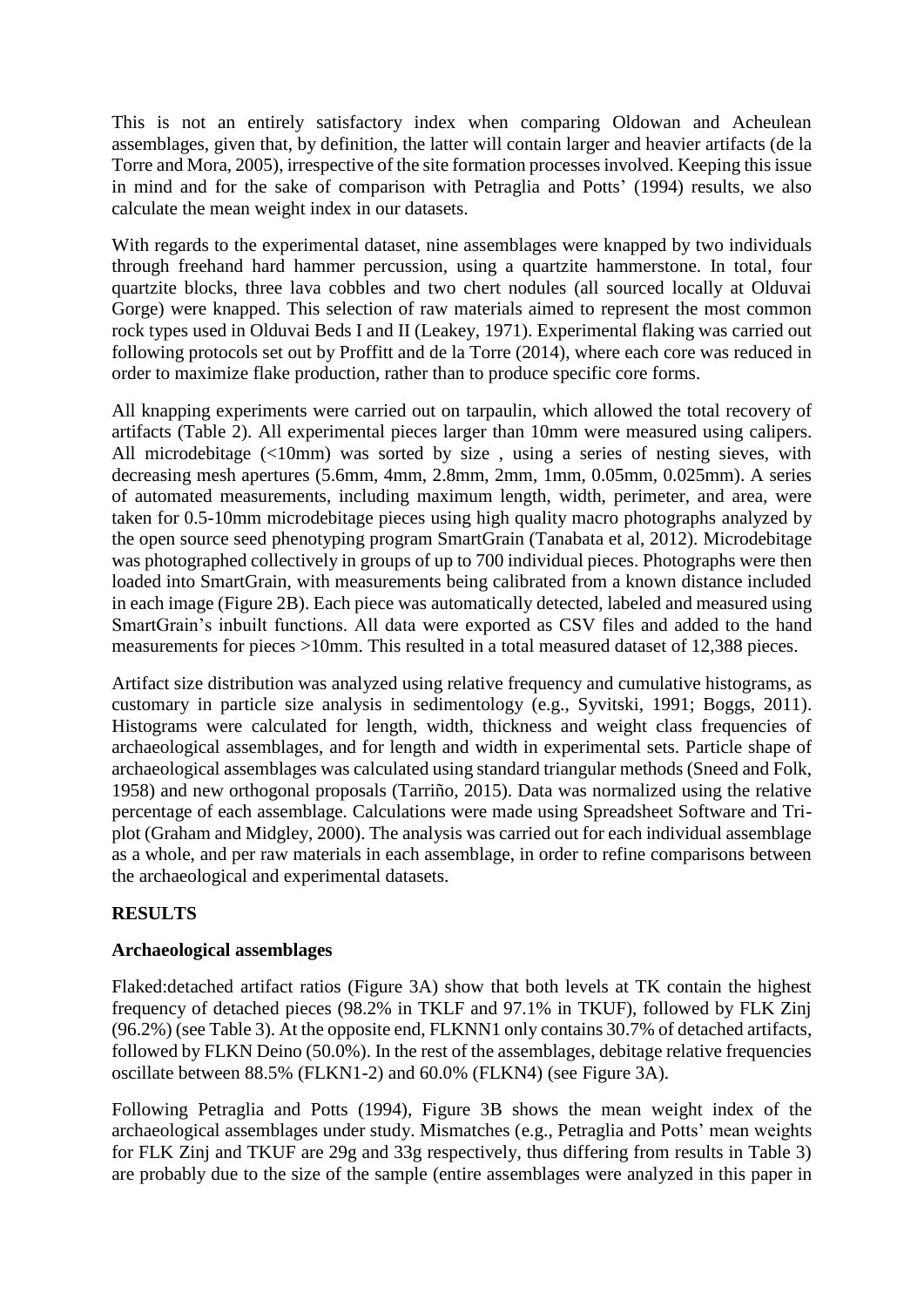contrast to sampling by Petraglia and Potts), and to the removal of unmodified pieces from our calculations. Still, results are consistent with the flaked:detached ratio described above, with FLKNN1 and FLKN Deino on one end, and FLK Zinj and the two TK levels at the other (Figure 3B). The very low mean weight in TK levels is significant, given the presence of substantially heavier artifacts such as handaxes, large cores and anvils –see technological breakdowns in Leakey (1971), and de la Torre and Mora (2005)–, which nevertheless do not bias the overall low mean weight of these assemblages.

Weight classes are in agreement with mean weight index results: more than 95% of artifacts from FLK Zinj, TKUF and TKLF weigh <100g (table 4), whereas this weight class is below 60% at FLK SC, FLK Deino, FLKN4 and FLKNN1 (see also Figure 3C). Further, classing of lighter artifacts (those weighting <50g) is also consistent with regards to assemblages with the smallest fraction (Table 5); FLK Zinj shows the largest percentage of 1-10g artifacts (94.8%), followed by TKLF (86%) and TK UF (85%). On the opposite end, FLKN4, FLK Deino and FLKN SC contain <60% of artifacts below 10g class (Figure 3D).

Table 6 shows length classes of the entire archaeological sample, and Figure 3E and Figure 3F rank sites according to frequencies of smaller artifacts. Sites with a distribution of artifacts in the 20-40mm length class (Figure 3E) do not conform with the pattern observed in flaked:detached ratios and weight classes (i.e., TKLF, TK UF and FLK Zinj ranking first), whereas the smallest length class (<20mm) distribution (Figure 3F) is almost identical to that of variables explored in Figure 3A-D: FLK Zinj presents the highest ratio of <20mm artifacts (51.9%), closely followed by TKLF (50.8%) and TKUF (46.5%), as opposed to FLKNN1, FLKN4, FLKN SC and FLKN Deino, where percentages (0%, 0%, 1.1% and 4%, respectively) are negligible.

Whereas most earlier studies of artifact size distributions have focused on the variable length only, our recording of all artifact dimensions (length, width and thickness) enables shape analysis and a three-dimensional view of each item. Sneed and Folk's (1958) classing (Table 7) indicates a strong predominance of bladed (23.0%) and platy (20.1%) artifacts across the board, with the lowest representation for very elongated (2.4%) and compact (5.4%) lithics (see Figure 4B). Selection of the assemblages with a higher number of elements (Figure 4A) shows the almost identical shape distribution of artifacts in TKLF and TKUF and a broad similarity for FLK Zinj and FLKN1-2, apart from the higher frequency of very bladed artifacts in FLK Zinj. Interestingly, these four assemblages (and particularly TKLF and TKUF) do not conform to the average high frequency of platy shapes, whilst containing a higher than average representation of bladed artifacts (see Figure 4A).

Table 8 and Figure 4C-D show artifact shape distributions following Tarriño's (2015) classes. The following types dominate: class #52 (i.e., tabular, thick shapes) and class #53 (tabular, carinate), with 29.4% and 26.3% respectively, followed by class #62 (16.8%: bladed, short, thick lithics). As expected, the four main assemblages (TKUF, TKLF, FLKN1-2 and FLK Zinj; Figure 4C) show a very similar distribution of artifact shapes when compared to the total assemblage sample (Figure 4D).

A more detailed analysis of artifact length, width and thickness is shown in histograms from Figure 5, which indicate two clusters of archaeological assemblages. The first cluster includes the TKUF, TKLF and FLK Zinj assemblages, where artifact length displays a unimodal righttailed asymmetric distribution (Figure 5A1, Supplementary Material 1), defined by positive and high skewness and kurtosis values (Table 9). TKUF and TKLF length distributions are very similar and show higher values of kurtosis and skewness than FLK Zinj. The main peaks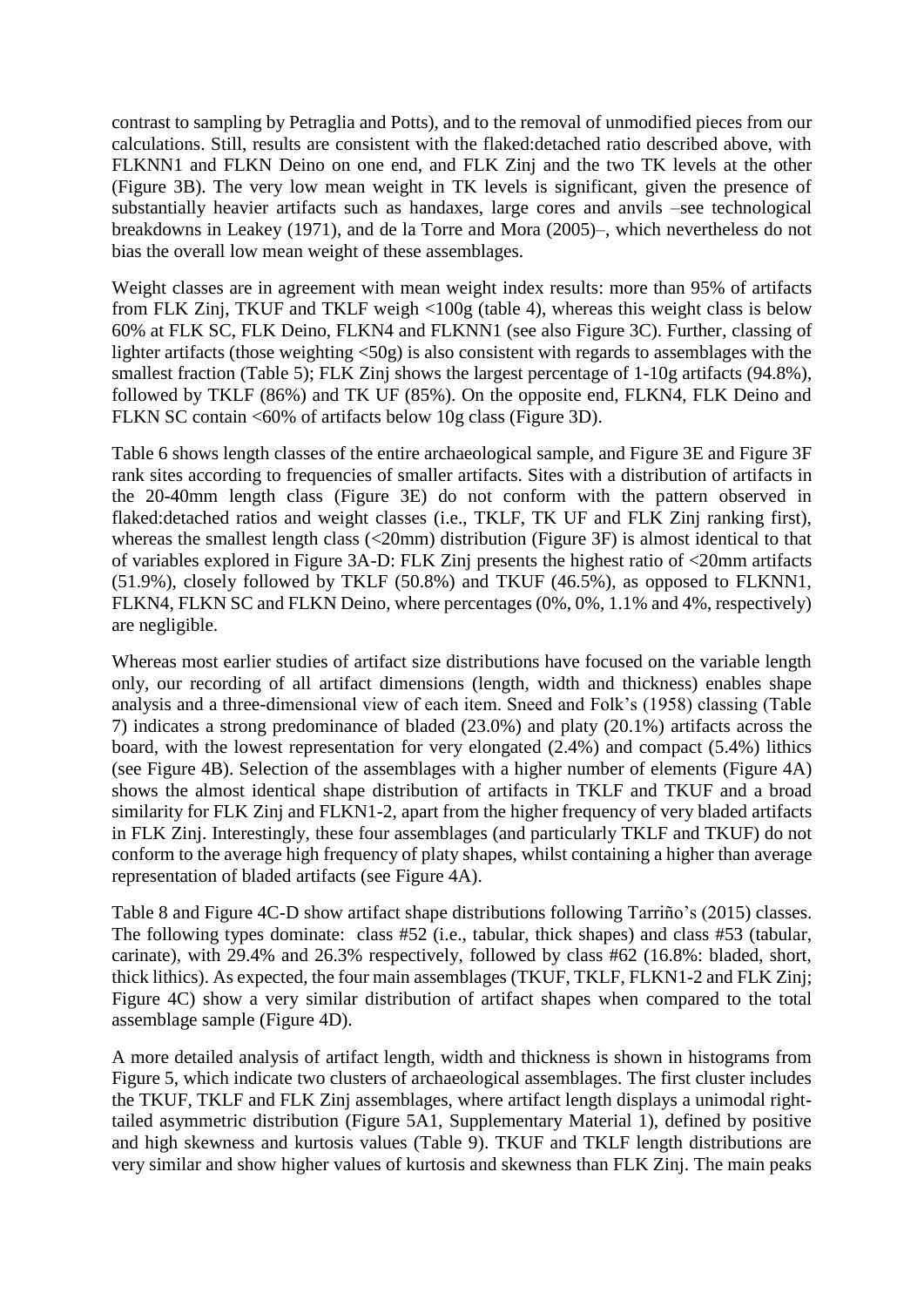are at 18-20mm in TKUF, 14-16mm in TKLF and at 10-12mm in FLK Zinj (Figure 5A1, Table 9).

The second cluster of assemblages shows a polymodal distribution, with a general bimodal trend. In the case of FLKN1-2, FLKN3, FLKN5, FLKN6 and FLKNN3, length distribution shows a main mode between 18-30mm, and a secondary mode around 66-86mm (Figure 5B1, Supplementary Material 1). A similar main bimodal trend is also noted in FLKN SC and HWKEL1 length distributions. The sample from FLK Deino, FLKN4 and FLKNN1 is too low, although peaks at 26-28mm and 58-80mm are observed (Supplementary Material 1).

These two patterns are also distinguishable, and more clearly defined, when the distribution of width and thickness values is also considered (Supplementary Material 1). Width and thickness histogram curves of Figure 5A2 and Figure 5A3 show the same unimodal right-tailed asymmetric distribution in artifact length measurements for TKUF, TKLF and FLK Zinj (Table 9), while the rest of the assemblages have a polymodal distribution (Supplementary Material 1), driven by a generally bimodal trend (Figure 5B2 and Figure 5B3).

# **Experimental assemblages**

Analysis of experimental collections focused on length and width patterns. Results show a unimodal right tailed distribution in both dimensions, although significant differences exist by raw material (Figure 6). Quartzite experimental artifact lengths peak at 4-6mm (Table 10), with relative frequencies ranging between 30-40% (Exp #15, Exp #39 and Exp #40), and up to 50% in Exp #13 (Figure 6A). Chert length peaks at a lower range (class 2-4mm), which contains 50- 60% of experimental artifacts. The three basalt experiments produced largely homogeneous distributions, with around 60% of artifacts also clustering in the 2-4mm length class. Mean and median values are similar in chert and basalt length distribution, while they are higher in the quartzite experiments (Table 10).

The decreasing left tails of basalt and chert artifacts are missing in the width distributions, since most of the debitage (50-60%) are clustered within the 0-2mm width class. In contrast, the peak in quartzite experiments is within the 2-4mm width class, therefore producing a descending left tail (Figure 6B).

Overall, frequency distributions are very similar when each raw material is considered separately, although they are more clustered in the basalt experiments (Figure 6A); chert and quartzite experiments are slightly more scattered, and show higher variation in their peak distributions (30-50% in quartzite and 40-60% in chert, while all basalt experiments are constrained between 59-65%). In the case of the quartzite experiments, this is accompanied by minor irregularities in the right tail of size distributions. Nevertheless, the position of the main size class peak is consistent across all quartzite experiments, and peaks in the size distributions are consistent by raw material (i.e., quartzite, basalt and chert), irrespective of the experiment (Figure 6A, Table 10). In basalt and chert distributions, mean length values are situated around 4.8-6.1mm and median between 3.0-3.6mm (Table 11). The quartzite size distribution consists of higher values (mean=9.0mm, median=5.9mm), showing the main peak at 4-6mm (40-55%) for length, and at 2-4mm (40-50%) for width.

These trends are also observed in the cumulative histograms that consider all experiments by raw material (Figure 6C). Quartzite distributions tend to be slightly displaced to the right, towards higher length and width values. Conversely, basalt and chert distributions share very similar patterns, defined by a larger proportion of smaller debitage.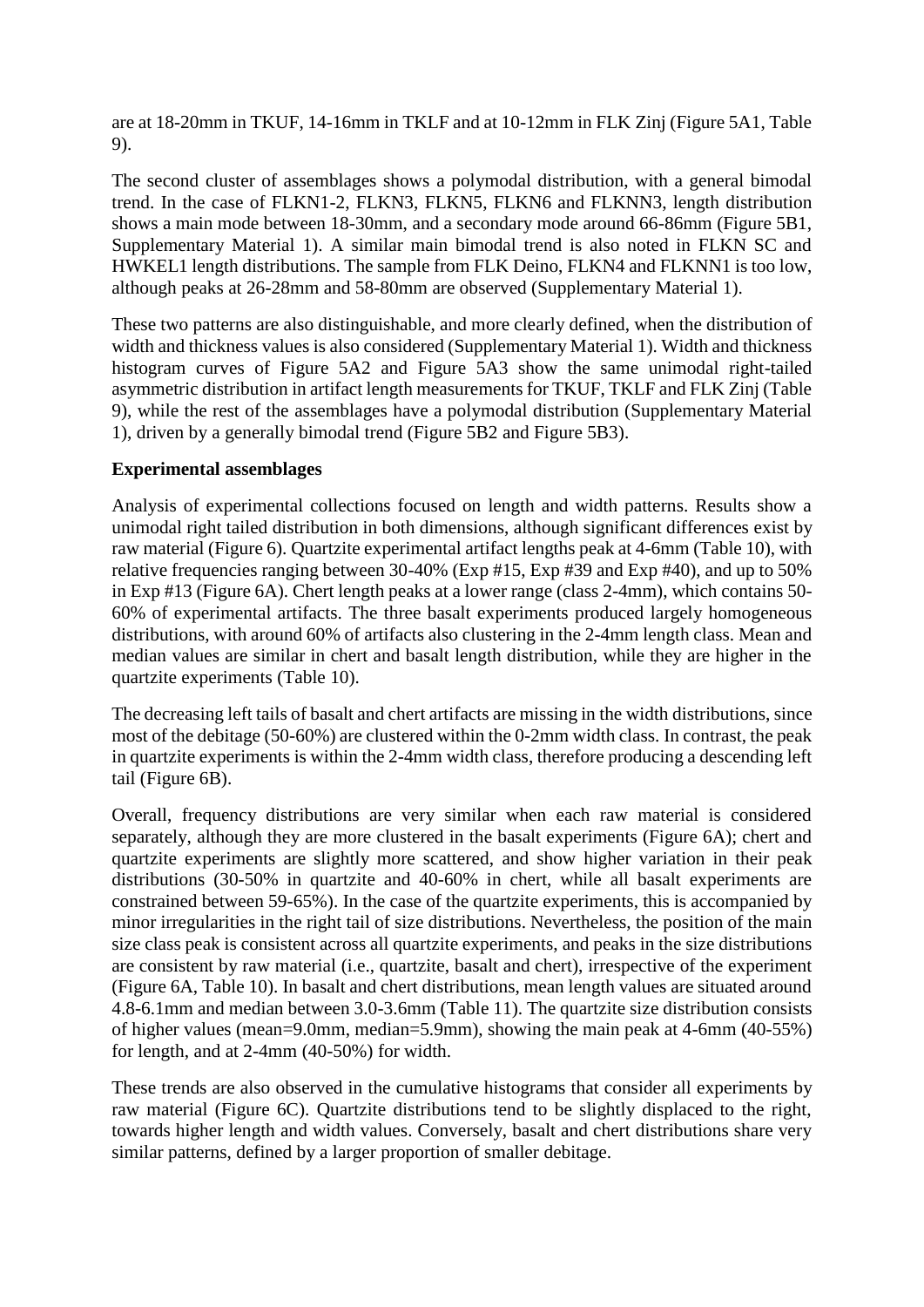### **Comparison of archaeological and experimental patterns**

Our experimental results show that artifact size production during *in situ* knapping activities follows a unimodal, leptokurtic and positive skewed frequency distribution (Figure 6, Table 10). Our results also indicate that knapping using basalt and chert from Olduvai tends to produce a more left-skewed and more leptokurtic main peak than in Olduvai quartzite (Figure 6A, Table 10), which is due to a higher production of smaller debitage during chert and basalt reduction. This pattern explains why the left tail of basalt and chert width distributions is absent, considering the minimum class (0.1- 2mm) used in this paper.

This unimodal frequency distribution of flaking experiments is different from what is observed in the Olduvai archaeological assemblages. Most of the Olduvai sites analyzed here (FLKN SC, HWKEL1, FLKN1-2, FLKN3, FLKN5, FLKN6, FLKNN3; Figure 5; Supplementary Material 1) show polymodal distribution driven by a bimodal trend, and only three assemblages (TKUF, TKLF and FLK Zinj) present main unimodal positive skewed distribution (Figure 5). Such patterns are observed not only in length distribution, but also in width and thickness values, whose distribution curves are actually neater than that of length.

All experimental materials (Table 11) are compared in Figure 7 to the main archaeological assemblages in one single size distribution. The histogram curve of the experimental assemblages (ALL EXP in Figure 7) continues to follow a unimodal positive skewed distribution, very different from that of the archaeological sites. Even the size distributions of TKUF, TKLF and FLK Zinj, which also display unimodal right tailed shapes, vary significantly from the ALL EXP size curve. Such differences are pronounced in both the histogram and cumulative curves and concern both length and width values. Differences are defined by: 1) a more pronounced peak in the ALL EXP curve, and 2) a more positive skewed position of the ALL EXP mean peak. Both differences are due to a much higher presence of smaller pieces (<5mm length) in ALL EXP than in the archaeological assemblages.

In order to refine the comparison, and given the absence of  $\leq$ 5mm length and  $\leq$ 3mm width objects in the archaeological assemblages, experimental size distributions were recalculated only for length >5mm, and width >3mm. Experimental distribution curves are shown in Figure 7 as ALL EXP Length >5mm (Figure 7A) and ALL EXP Width >3mm (Figure 7B). These graphs show that even when size ranges undetected or uncollected during excavations are excluded, experimental curves are considerably different from the archaeological assemblages; archaeological artifacts in the 5-10mm length range are still underrepresented when compared to the experimental curve, while those >10mm are overrepresented (Figure 7). Differences are also highlighted in the lower mean and median values of ALL EXP length distributions (Table 11), when compared to the values of the most complete archaeological assemblages (TKUF, TKLF and FLK Zinj) (Table 9). Results thus confirm that even when considering collection bias, the most complete archaeological lithic assemblages clearly show sorting with respect to experimental size distributions. This sorting is more accentuated in HWKEL1 and FLKN1-2 than in TKUF, TKLF and FLK Zinj, but the latter are also different from experimental distributions.

Given the differential size distributions per raw material observed in the experiments, we also analyzed the archaeological assemblages according to size curves of quartzite (Figure 8) and basalt (Figure 9) artifacts (chert was excluded from the analysis due to its low frequency in the archaeological collection). Results of quartzite size distributions are consistent with those presented above for the individual experimental sets. Thus, size distribution of the entire quartzite experimental assemblage (ALL EXP Qz) is characterized by more peaked and more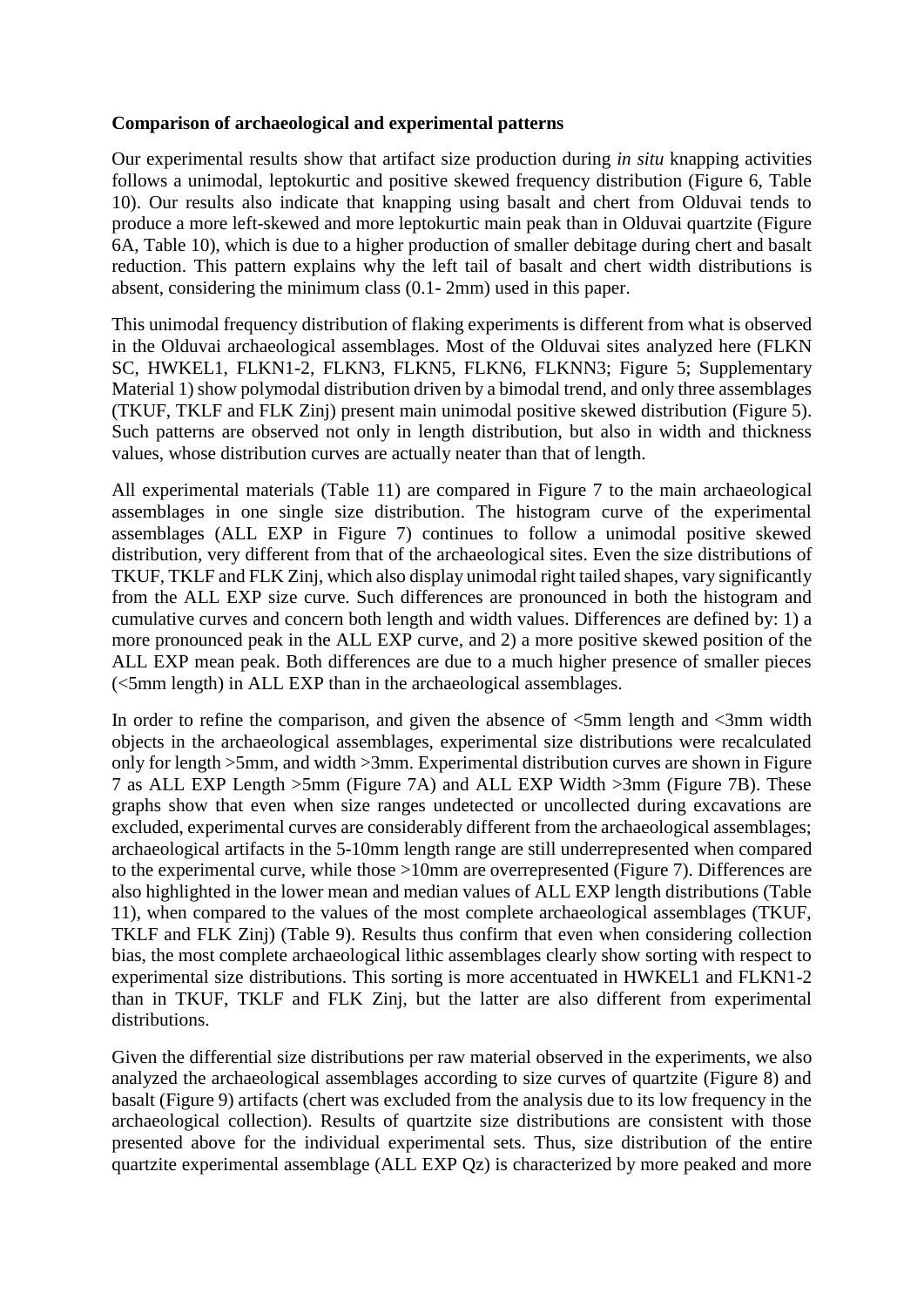positive skewed curves than in the archaeological quartzite artifacts (Figure 8). As previously, we also based the comparison on the size ranges shared by both archaeological and experimental samples, i.e., considering only artifacts available in the archaeological assemblages. The experimental curves display similar patterns as presented earlier, and are conspicuously different from archaeological size distributions. The presence of larger artifacts in archaeological assemblages (Figure 7 and Table 9) when compared to experimental ranges (Table 10 and Table 11) could introduce a bias in distribution shapes and statistical results. To mitigate the impact of such disparity, Figure 8C limited comparisons to artifacts with <125mm length, which is the maximum size in the quartzite experimental sets. Figure 8C shows, however, that no significant changes to the patterns of Figure 8A and 8B occur, and therefore results on the differential size distributions of quartzite archaeological and experimental curves are confirmed.

Differences between experimental and archaeological size distributions are even more noticeable on the basalts. As shown in Figure 9, basalt distributions are scattered, and are characterized by irregular polymodal size distribution patterns where small pieces are almost entirely missing (Figure 9). This is particularly relevant when taking into account that basalt experiments produced higher quantities of small pieces than in the case of quartzite. According to our experimental results, archaeological assemblages are expected to contain high numbers of small basalt artifacts, should sites correspond to *in situ* flaking activities. However, size distributions of basalt pieces in the archaeological contexts studied here show the contrary, as the smallest lava archaeological artifacts show length values of 11mm (TKLF) or 13mm (TKUF, FLK Zinj), and their frequency is <3%. Differences between archaeological and experimental distributions of lava artifacts are also pronounced when considering the minimum size documented in the archaeological assemblages (length >5mm, width >3mm).

# **DISCUSSION**

### **Interpretation of results**

Experimental results indicate that quartzite produces fewer smaller lithics than basalt and chert, at least with regards to those quantifiable in the  $> 0.1$  mm class. As shown in Figure 2B1, quartzite also produces 'dust' that would be invisible in an archaeological context. This is contrary to what is often claimed for the Olduvai quartzite (see Byrne et al, 2016), and is likely related to the coarse texture of this raw material (i.e., smallest size of debitage is dictated by the minimum dimensions of quartzite individual grains), as opposed to the fine texture of most Olduvai lavas and all chert.

Based on size classes, all experiments show unimodal curves, but size distribution patterns indicate pronounced differences between the archaeological and experimental assemblages. Such differences include: 1) a bimodal trend in most archaeological assemblages that is opposed to a dominantly unimodal experimental distribution, and 2) in the only archaeological assemblages where distribution is mainly unimodal (TFLF, TKUF and FLK Zinj), there is a significant underrepresentation of pieces <10mm in length and an overabundance of artifacts >10mm, when compared to the experimental distributions. This difference persists when only quartzite assemblages are considered, and it is still more pronounced in the case of lavas, where distributions are polymodal and irregular in all sites.

The predominance of polymodal size patterns across most archaeological assemblages indicates that artifact accumulation processes differ notably from an *in situ*, pristine knapping activity, thus suggesting the presence of biasing factors. Such factors may include excavation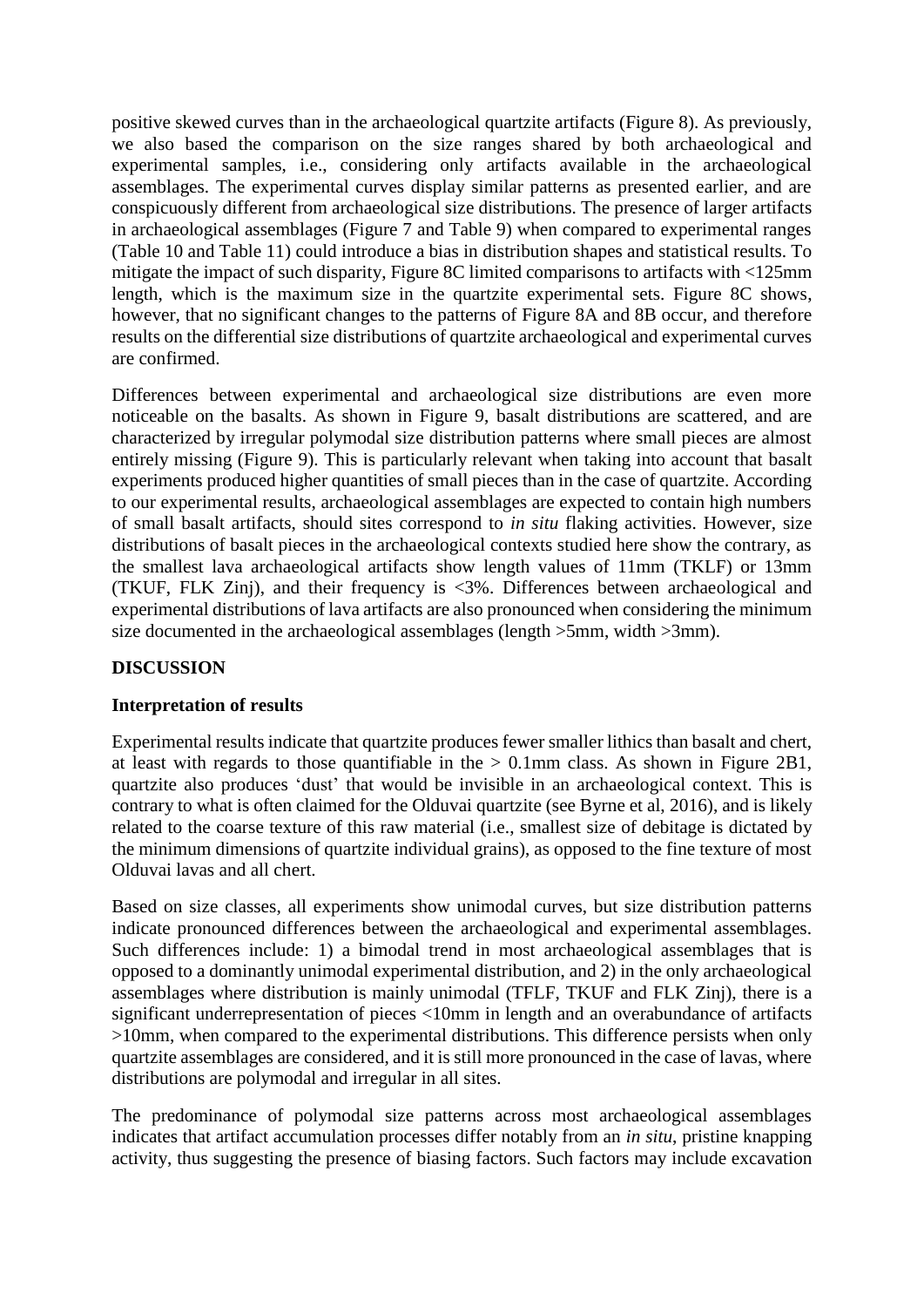bias, natural sorting agents (e.g., water runoff), raw material properties, original size of blanks, intensity of reduction, and technological and functional constraints.

The absence of <5mm materials in the Leakey collection can be explained, at least partially, by limitations in the identification and collection of smaller pieces during archaeological excavation. Although we are not aware of the specific recovery methods employed by Mary Leakey (1971), we assume that she routinely sieved sediments, given the large amount of small artifacts preserved in the collection, and the fact that in the case of FLKN SC she stated that in this instance the deposits were not screened (Leakey, 1971: 111). In archaeological excavations, sieves used during dry screening often have a mesh opening of 5mm. The minimum length present in the archaeological assemblages under study is precisely 5mm (TKLF and FLK Zinj). Therefore, it may well be the case that artifacts <5mm were present in the archaeological record, but were not identified or collected.

Length class underrepresentation, however, affects artifacts that were clearly recovered through sieving (e.g., pieces <10mm), suggesting that excavation bias alone does not explain the overall deficit of small pieces in the archaeological assemblages, and thus alternative scenarios should be sought. Compartmentation of the landscape by hominins (Blumenschine et al, 2012), functional variability (e.g., Leakey, 1971; Isaac and Crader, 1981; Mora and de la Torre, 2005) as well as the fragmentation of Oldowan and Acheulean *chaînes opératoires* (de la Torre and Mora, 2005) have all been widely discussed for Olduvai. Technological differences across Bed I and II assemblages (Leakey, 1971; de la Torre and Mora, 2014) may have also contributed to the increased artifact size variability; in this regard, it is worth noting the remarkably similar shape patterns in both levels of TK (see Figure 4A), which are the only two Acheulean assemblages studied here and whose size distributions differ from most of the other sites. All these factors certainly obscure a direct comparison with our experimental results, which cannot replicate all naturalistic scenarios that would account for the formation of Olduvai assemblages, and are limited to sequences of small debitage reduction.

Despite these hindrances, it is parsimonious to consider that at least some knapping took place in most of the classic Olduvai assemblages –although see Mora and de la Torre (2005) regarding alternative activities for some sites. If that was the case, it is also very likely that additional sorting agents removed part of the assemblage, as all our experimental results consistently show size classes that do not exist (or are considerably underrepresented) in the archaeological assemblages. The most probable natural agent for this phenomenon is water action.

Water disturbance in some of the classic Olduvai sites was already considered by Leakey (1971), and subsequent work (e.g., Potts, 1982; Petraglia and Potts, 1994; Benito and de la Torre, 2011; de la Torre and Benito, 2013) has dwelled further on this scenario. Interestingly, polymodal patterns produced by hydraulic action has already been proposed for the Olduvai assemblages based on the study of stone tool and fossil orientations (Benito-Calvo and de la Torre, 2011; de la Torre and Benito-Calvo, 2013). These authors have argued that Bed I sites show two oblique modes indicative of two flow directions (Benito-Calvo and de la Torre, 2011), whereas Bed II assemblages present more heterogeneous (albeit still non-random) orientation patterns (de la Torre and Benito-Calvo, 2013). Orientation of items is a taphonomic variable independent from size classes, and the fact that the present study also indicates polymodal patterns reinforces the notion that natural agents have played a relevant role in site formation at Olduvai Beds I and II. Transport sedimentary processes often generate preferred orientated patterns of sedimentary particles and sort the sediments, producing in many occasions polymodal particle size distributions, especially in hydraulic and aeolian continental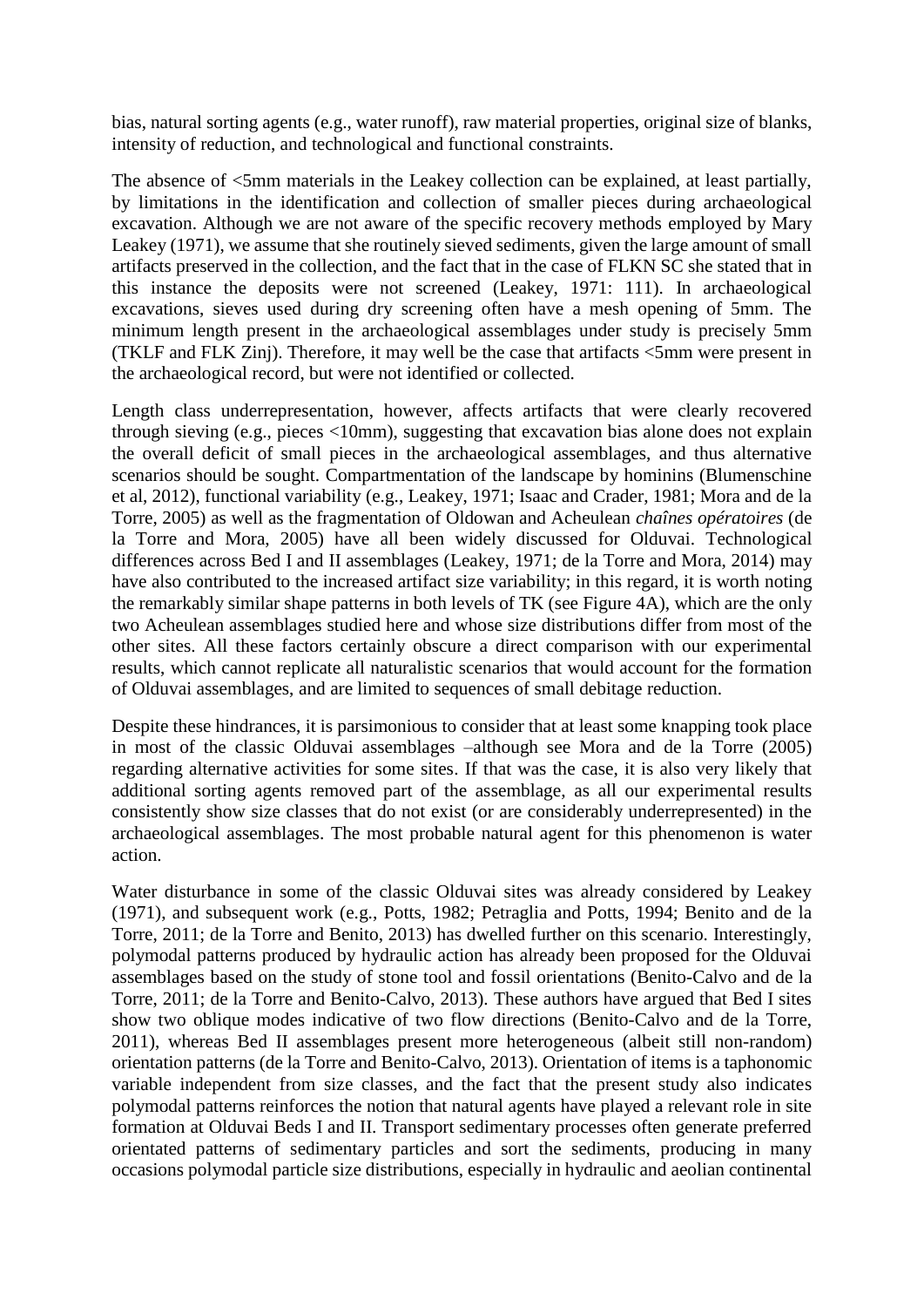contexts (Ashley, 1978; Sun et al., 2002). The total absence of the smallest lithic fraction, the general paucity of artifacts <10mm, and the polymodal nature of archaeological assemblages, contrast starkly with patterns derived from our experimental framework, and strongly suggest that all sites under study were affected by water action.

### **Degree of disturbance in the Olduvai assemblages**

If all sites under study were disturbed by water action, the extent of such disturbance in each assemblage must be discussed. Detailed actualistic studies of water action over experimental assemblages, such as those made in Koobi Fora (Schick, 1984), are not yet available for the Olduvai contexts, and thus no specific framework exists against which the archaeological sample can be compared. Instead, we can assess the relative degree of disturbance of each site with regards to the rest of archaeological assemblages studied in this paper.

All weight, shape and size variables analyzed here yielded consistent results. Flaked:detached ratios (Figure 3A), mean weight (Figure 3B), frequency of artifacts < 100g (Figure 3 C) and 1- 10g (Figure 3D), percentages of pieces smaller than 20mm (Figure 3F), and overall dimensions of stone tools (Figure 5), all suggest the same pattern; in FLK Zinj, TKLF and TKUF there is a predominance of small and light artifacts, with a higher than average percentage of bladed objects (Figure 4A). At the other end, small debitage percentages at FLKN1, FLKN Deino, FLKN4 and FLKN SC are low. Other assemblages such as FLKN1-2, FLKN3, FLKN5, FLKN6 and HWKL1 show variable percentages, but in general they seem to have undergone an intermediate stage of small debitage depletion.

Figure 10 shows associations between several of the variables discussed here, and clearly relates the site cluster of FLKNN1, FLKN4, FLKN SC and FLKN Deino with a predominance of heavier artifacts, flaked (rather than detached) pieces, and compact shapes (which can be assimilated to core forms). On the opposite end, FLK Zinj, TKUF and TKLF are associated with higher percentages of smaller artifacts and elongate shapes. FLKN5, HWKEL1, FLKN3, FLKNN3, FLKN6 and FLKN1-2 are positioned in the middle, with the latter two assemblages closer to the cluster of TK and Zinj. Given the consistency of all variables in the classing of Olduvai sites, this figure shows the heuristic potential of combining multiple size and shape proxies to assess assemblage composition.

Leakey (1971) originally considered FLKNN1, FLKNN3, FLK Zinj, HWKEL1, TKLF and TKUF as living floors, as opposed to butchery sites (FLKN6 and FLKN Deino) and assemblages with dispersed materials –FLKN5, FLKN4, FLKN3 (she did not provide an assessment for FLKN SC). This interpretation has been nuanced and/or challenged in subsequent work (e.g., Isaac and Crader, 1981; Blumenschine and Masao, 1991; de la Torre and Mora, 2005; Dominguez-Rodrigo et al, 2007; Benito-Calvo and de la Torre, 2011). Although site functionality, sedimentary contexts and other taphonomic aspects other than size and shape variables are beyond the scope of this paper, our results clearly rank the assemblages into two main clusters, with FLK Zinj, TKUF and TKLF on one side, opposed to a heavily depleted group (FLKNN1, FLKN4, FLKN SC and FLKN Deino), with the rest of the assemblages in an intermediate position.

The fact that both Zinj and the two TK assemblages were recovered from clay contexts (Leakey, 1971) might account for lower energy processes, preserving the archaeological record better than in sandy contexts (e.g., FLKN SC). Nonetheless, it is important to note that a clay context does not automatically result in pristine conservation of the assemblage, as several of the sites (e.g., FLKNN, most of FLK North units) were located in claystone deposits (Leakey, 1971), and have been depleted of substantial parts of the smaller lithic fraction. In fact, running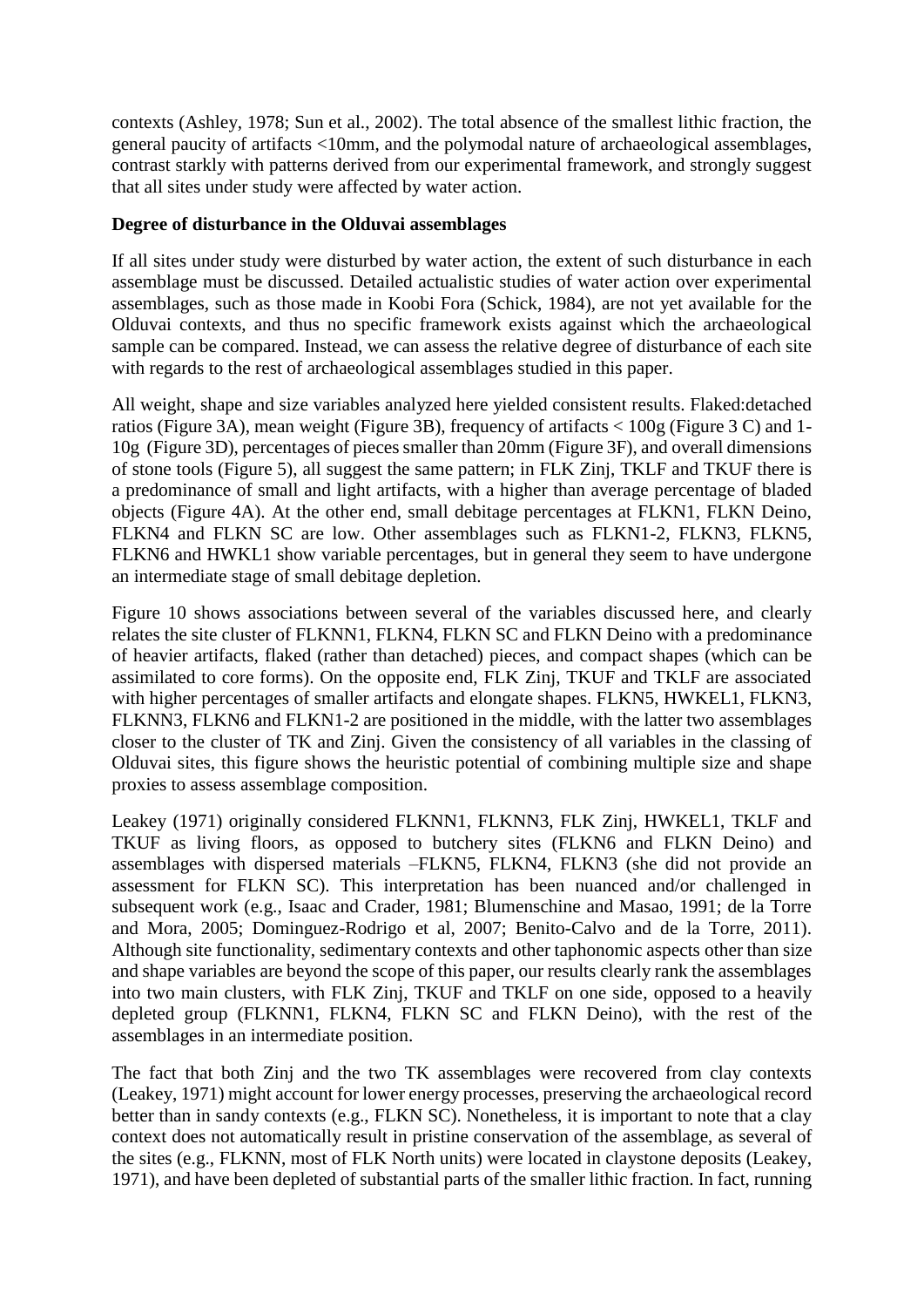water probably affected most (if not all) of the Bed I and II assemblages (Benito-Calvo and de la Torre, 2011; de la Torre and Benito-Calvo, 2013), highlighting the importance of accounting for abiotic agents in the formation of Olduvai sites. The experimental framework developed in this paper confirms this assertion, as even the most complete archaeological assemblages (e.g., TKLF, TKUF and FLK Zinj) present substantial deviations from the size distributions produced during experimental flaking. In summary, our results strongly suggest that water action played an important role in the configuration of the Olduvai sites, and shaped to a lesser or greater extent the composition of all assemblages.

### **CONCLUSIONS**

Artifact size distribution is known to be a key variable for the assessment of hydraulic sorting in archaeological sites (Isaac, 1967; Harris, 1978; Schick, 1984; Petraglia and Nash, 1987; Bertran et al, 2006, 2012; Mallinsky-Buller et al, 2011; Byers et al, 2015; Lotter et al, 2016). Small- sized debitage is particularly sensitive to post-depositional disturbance (Fladmark, 1982; Stein and Telsen, 1989), and its relative frequency is considered as a proxy to address water winnowing (e.g., Harris, 1978; Schick, 1984; Sitzia et al, 2012).

In this paper, we have applied these principles to the study of 14 assemblages excavated by Mary Leakey (1971) in Olduvai Beds I and II. Rather than sampling the assemblages, we decided to analyze all materials; although significantly time consuming (a total of 12,083 objects were measured), this strategy provided a robust statistical ground to the study. Analysis of archaeological material was accompanied by production of an experimental dataset, for which a statistically significant sample  $(n=12,388)$  individual pieces) was studied. Our methods have drawn on previous studies on artifact dimensions (e.g., Schick, 1984; Petraglia and Potts, 1994; Bertran et al, 2006), and combined those with less conventional (in Archaeology) approaches to particle sorting (Sneed and Folk, 1958; Tarriño, 2015) and automatized grain size counting (Tanabata et al, 2012).

Our particle size perspective has enabled us to create a strong referential framework for interpreting the Olduvai assemblages, and the results provide a solid ground to assess hydraulic disturbance. Our analysis has shown clear differences between assemblages based on size and shape distributions, with sites that may have been severely depleted of the smaller lithic fraction, and others which preserve a better contextual integrity. Nonetheless, comparison of the Olduvai archaeological assemblages with our experimental results clearly indicate that even the best-preserved sites underwent postdepositional disturbance. In reality, this is unsurprising for, as long highlighted by Isaac (1984), most if not all Early Stone Age assemblages have been subjected to some degree of disturbance. Creation of behavioral models should take into consideration that Early Stone Age sites in pristine conditions are an oxymoron, and the analytical tools to disentangle the role of abiotic agents on site formation should continue to be refined.

# **ACKNOWLEDGEMENTS**

We thank Rafael Mora (Universidad Autonoma de Barcelona) and John Mwangi (National Museums of Kenya) for their assistance in the analysis of the Leakey collections, and Adrian Arroyo (UCL) for his help in the experiments. We are also grateful to A. Tarriño (CENIEH) for access to Bi-plot(GEO)  $v1-4$  spreadsheet to calculate shape percentages, and to two anonymous reviewers on an earlier draft for their very helpful comments. Fieldwork at Olduvai to collect raw materials was authorized by the Ngorongoro Conservation Area Authority, the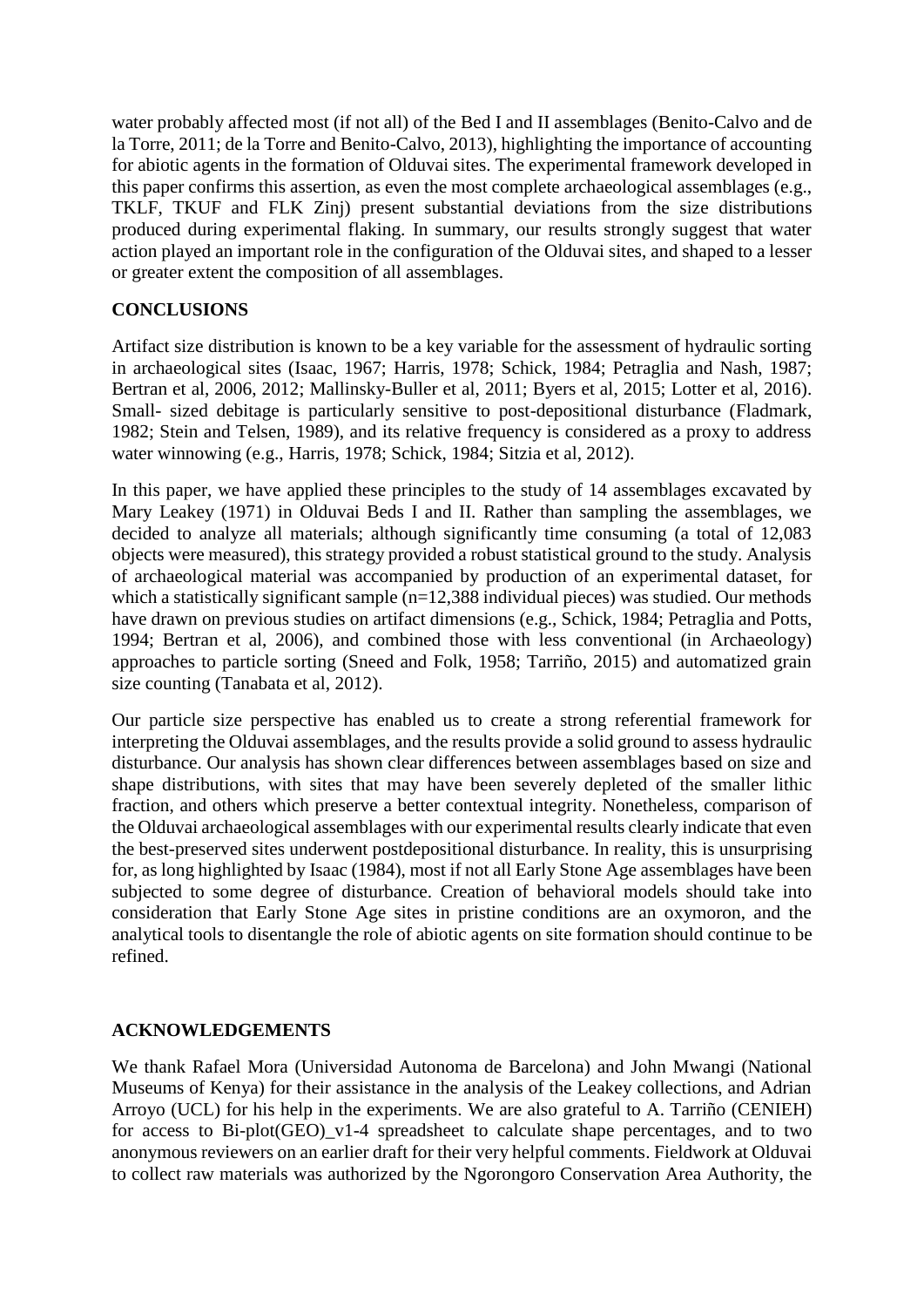Commission for Science and Technology (COSTECH) and the Department of Antiquities, Tanzania. Funding from the European Research Council-Starting Grants (283366) is gratefully acknowledged.

#### **REFERENCES**

- Ashley, G. M. (1978). Interpretation of polymodal sediments. The Journal of Geology 86, 411– 421.
- Bertran, P., Claud, É., Detrain, L., Lenoble, A., Masson, B. & Vallin, L. (2006). Composition granulométrique des assemblages lithiques, application à l´étude taphonomique des sites paléolithiques. Paléo 18, 7-36.
- Bertran, P., Lenoble, A., Todisco, D., Desrosiers, P. M. & Sørensen, M. (2012). Particle size distribution of lithic assemblages and taphonomy of Palaeolithic sites. Journal of Archaeological Science 39, 3148-3166.
- Blumenschine, R. J. & Masao, F. T. (1991). Living sites at Olduvai Gorge, Tanzania? Preliminary landscape archaeology results in the basal Bed II lake margin zone. Journal of Human Evolution 21, 451-462.
- Blumenschine, R. J., Masao, F. T., Tactikos, J. C. & Ebert, J. I. (2008). Effects of distance from stone source on landscape-scale variation in Oldowan artifact assemblages in the Paleo-Olduvai Basin, Tanzania. Journal of Archaeological Science 35, 76-86.
- Blumenschine, R. J., Stanistreet, I. G., Njau, J. K., Bamford, M. K., Masao, F. T., Albert, R. M., Stollhofen, H., Andrews, P., Prassack, K. A., McHenry, L. J., Fernández-Jalvo, Y., Camilli, E. L. & Ebert, J. I. (2012). Environments and hominin activities across the FLK Peninsula during Zinjanthropus times (1.84 Ma), Olduvai Gorge, Tanzania. Journal of Human Evolution 63, 364-383.
- Boggs, S. (2011). Principles of Sedimentology and Stratigraphy, Fifth Edition. New Jersey: Pearson Prentice Hall.
- Bunn, H. T. (1982). Meat-Eating and Human Evolution: Studies on the Diet and Subsistence Patterns of Plio-Pleistocene Hominids in East Africa. Unpublished Ph.D. Berkeley: University of California.
- Byers, D. A., Hargiss, E. & Finley, J. B. (2015). Flake Morphology, Fluvial Dynamics, and Debitage Transport Potential. Geoarchaeology 30, 379-392.
- Byrne, F., Proffitt, T., Arroyo, A. & de la Torre, I. (2016) A comparative analysis of bipolar and freehand experimental knapping products from Olduvai Gorge, Tanzania. Quaternary International. 424: 58-68
- Domínguez-Rodrigo, M., Barba, R. & Egeland, C. P. (2007). Deconstructing Olduvai. A Taphonomic Study of the Bed I Sites. Dordrecht: Springer.
- Fladmark, K. R. (1982). Microdebitage analysis: Initial considerations. Journal of Archaeological Science 9, 205-220.
- Graham, D. J. & Midgley, N. G. (2000). Graphical representation of particle shape using triangular diagrams: an Excel spreadsheet method. Earth Surface Processes and Landforms 25, 1473-1477.
- Harris, J. W. K. (1978). The Karari Industry. Its Place in East African Prehistory. Berkeley: Unpublished PhD, University of California, Berkeley.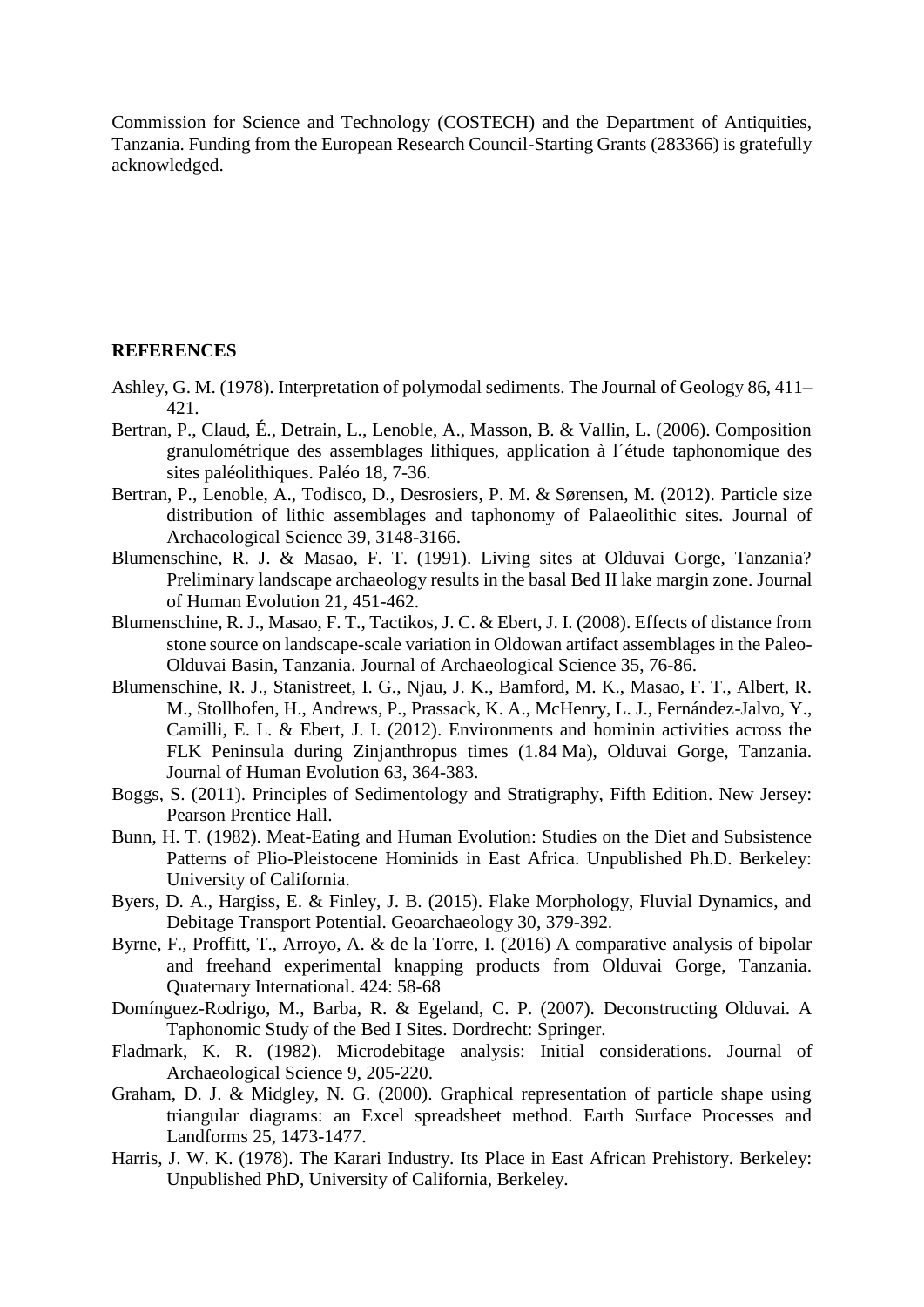- Isaac, G. L. (1967). Towards the interpretation of occupation debris: some experiments and observations. Kroeber Anthropological Society Papers 37, 31-57.
- Isaac, G. L. (1984). The Archaeology of Human Origins: Studies of the Lower Pleistocene in East Africa 1971-1981. In (F. Wendorf & A. E. Close, Ed.) Advances in World Archaeology. Orlando: Academic Press, 1-87.
- Isaac, G. L. (1986). Foundation stones: early artifacts as indicators of activities and abilities. In (G. N. Bailey & P. Callow, Ed.) Stone Age Prehistory: studies in Memory of Charles McBurney. Cambridge: Cambridge University Press, 221-241.
- Isaac, G. L. & Crader, D. C. (1981). To What Extent Were Early Hominids Carnivorous? An Archaeological Perspective. In (R. S. O. Harding & G. Teleki, Ed.) Omnivorous Primates: Gathering and Hunting in Human Evolution. New York: Columbia University Press, 37-103.
- Isaac, G. L., Isaac, B. & eds. (1997). Koobi Fora Research Project. Volume 5: Plio-Pleistocene Archaeology. Oxford: Oxford University Press.
- Jorayev, G., Wehr, K., Benito-Calvo, A., Njau, J. & Torre, I. de la (2016). Imaging and photogrammetry models of Olduvai Gorge (Tanzania) by Unmanned Aerial Vehicles: A high-resolution digital database for research and conservation of Early Stone Age sites. Journal of Archaeological Science, in press.
- Leakey, M. D. (1971). Olduvai Gorge. Vol 3. Excavations in Beds I and II, 1960-1963. Cambridge: Cambridge University Press.
- Lotter, M. G., Gibbon, R. J., Kuman, K., Leader, G. M., Forssman, T. & Granger, D. E. (2016). A Geoarchaeological Study of the Middle and Upper Pleistocene Levels at Canteen Kopje, Northern Cape Province, South Africa. Geoarchaeology 31, 304-323.
- Malinsky-Buller, A., Hovers, E. & Marder, O. (2011). Making time: 'Living floors', 'palimpsests' and site formation processes – A perspective from the open-air Lower Paleolithic site of Revadim Quarry, Israel. Journal of Anthropological Archaeology 30, 89-101.
- Mora, R. & Torre, I. de la (2005). Percussion tools in Olduvai Beds I and II (Tanzania): Implications for early human activities. Journal of Anthropological Archaeology 24, 179-192.
- Pante, M. (2010). The Larger Mammal Fossil Assemblages from Beds III and IV, Olduvai Gorge, Tanzania: Implications for the Feeding Behavior of Homo erectus. New Brunswick: Ph D dissertation, Rutgers University.
- Pante, M. C. & Blumenschine, R. J. (2010). Fluvial transport of bovid long bones fragmented by the feeding activities of hominins and carnivores. Journal of Archaeological Science in press,
- Petraglia, M. D. & Nash, D. T. (1987). The Impact of Fluvial Processes on Experimental Sites. In (D. T. Nash & M. D. Petraglia, Ed.) Natural Formation Processes and the Archaeological Record. Oxford: BAR International Series, 108-130.
- Petraglia, M. D. & Potts, R. (1994). Water Flow and the Formation of Early Pleistocene Artifact Sites in Olduvai Gorge, Tanzania. Journal of Anthropological Archaeology 13, 228- 254.
- Potts, R. (1982). Lower Pleistocene site formation and hominid activities at Olduvai Gorge, Tanzania. Harvard University: Unpublished PhD.
- Potts, R. (1988). Early Hominid Activities at Olduvai. New York: Aldine and Gruyter.
- Proffitt, T. & de la Torre, I. (2014). The effect of raw material on inter-analyst variation and analyst accuracy for lithic analysis: a case study from Olduvai Gorge. Journal of Archaeological Science 45, 270-283.
- Schick, K. D. (1984). Processes of Palaeolithic Site Formation: An Experimental Study. Berkeley: Unpublished Ph.D. University of California, Berkeley.